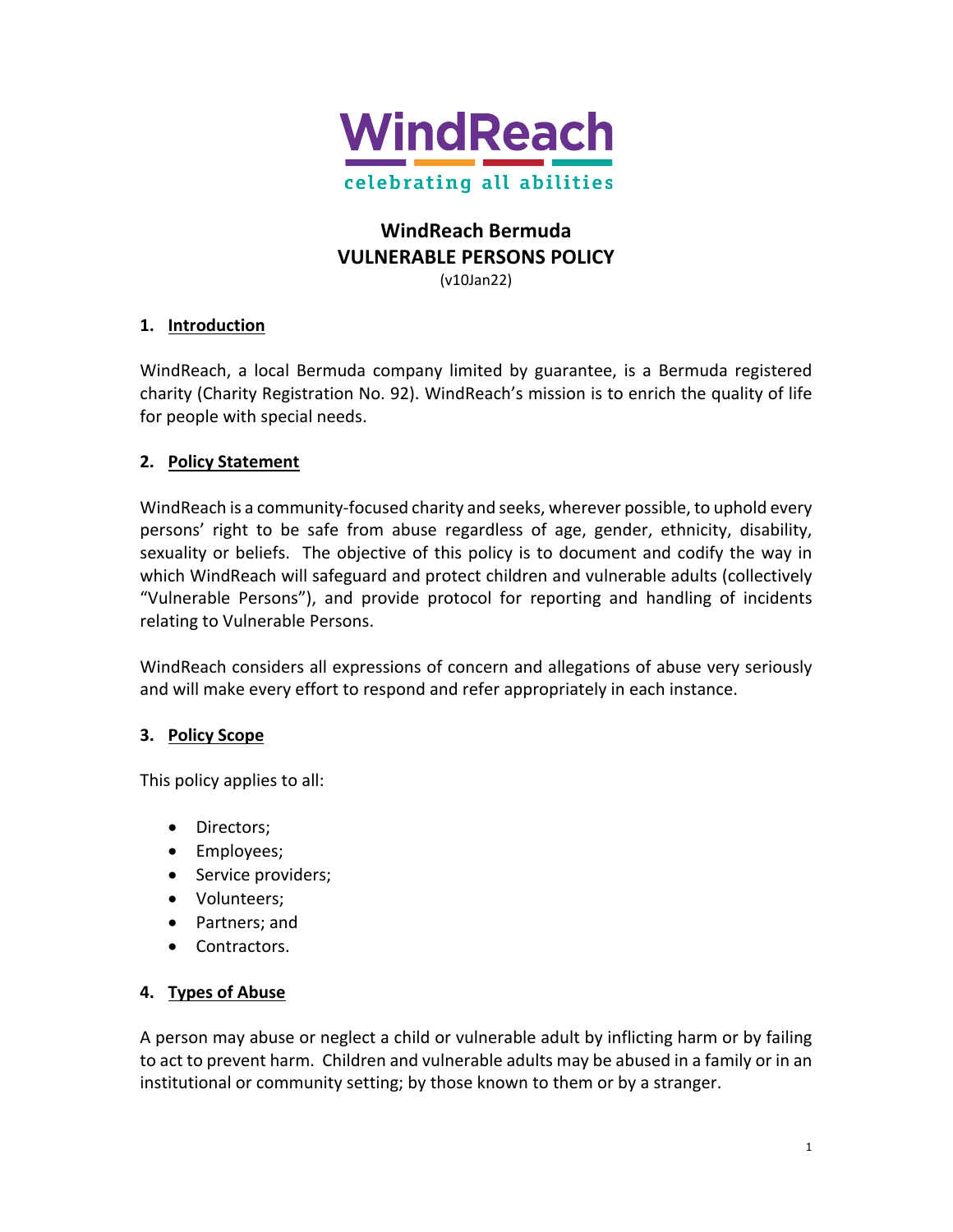The main areas of abuse are set out below (this is not exhaustive):

## a) Physical Abuse

Physical abuse may involve hitting, shaking, throwing, poisoning, burning or scalding, drowning, suffocating or otherwise causing physical harm.

#### b) Emotional Abuse

Emotional abuse is the persistent emotional ill treatment of a vulnerable person such as to cause negative effects on emotional development. It can take the form of name calling, threatening, ridiculing, intimidating or isolating.

## c) Sexual Abuse

Sexual abuse is forcing or enticing a vulnerable person to take part in sexual activities, whether or not the vulnerable person is aware of, or consents to, what is happening. The activities may involve rape, sexual assault, or sexual acts. Sexual abuse can also include acts where touching is not involved such as being made to look at, or aid in the production of, pornographic material or watching sexual activities.

d) Neglect

Neglect is the failure to provide or ignoring the need for basic necessities of life, such as food, clothing, shelter, medication and supervision.

Ignoring medical or physical care needs, failure to provide appropriate health, social care or educational services, the withholding of necessities of life, such as medication or adequate nutrition.

e) Financial or Material Abuse

Theft, fraud, exploitation, pressure in connection with wills, property or inheritance or financial transactions, or the misuse or misappropriation of property, possessions or benefits.

#### f) Discriminatory Abuse

Racism, sexism or bigotry based on a person's disability, together with other forms of harassment, belittlement, slurs or similar actions.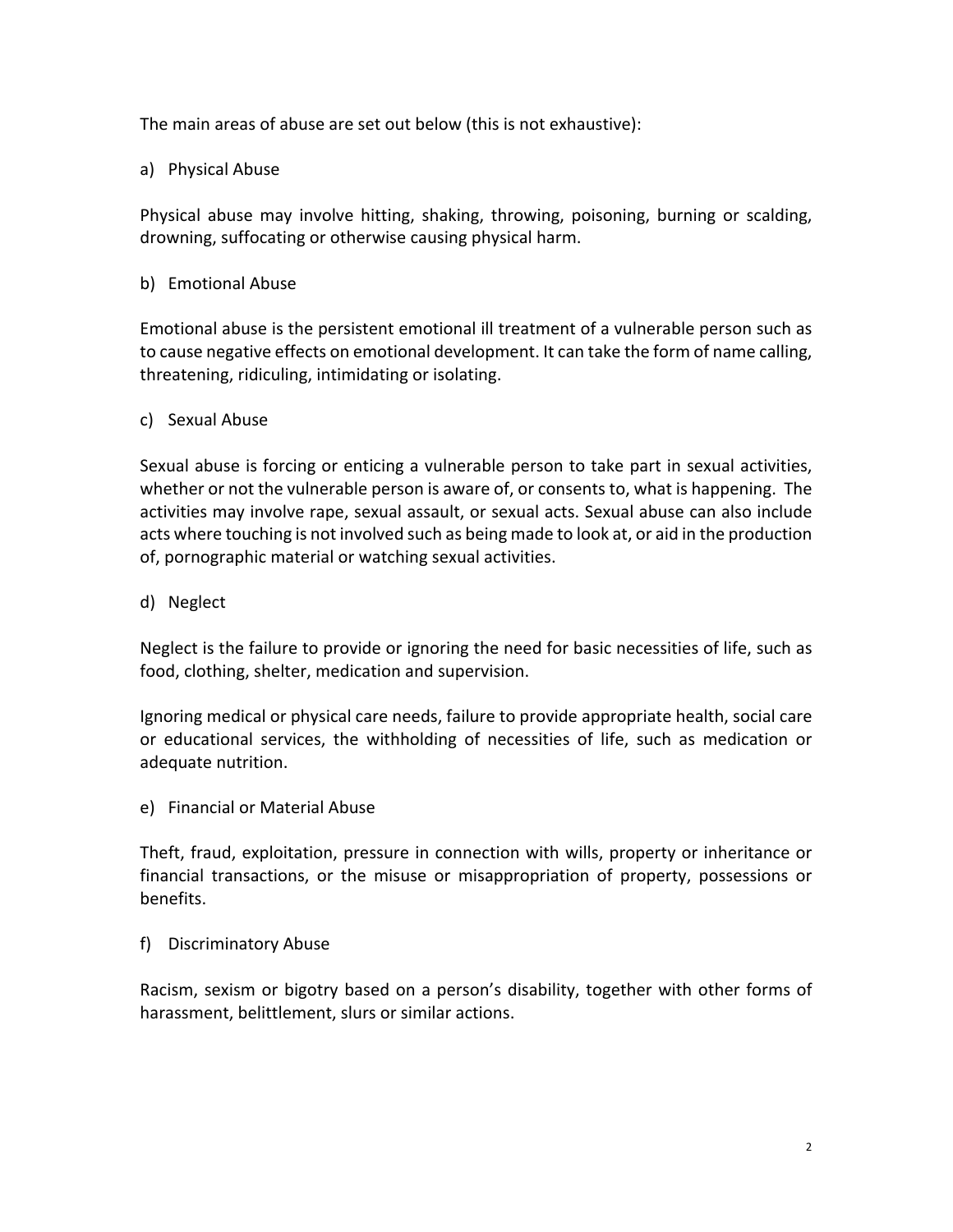## **5. Prevention - Training, Vetting and Supervision**

WindReach takes the view that a robust on-boarding framework for those volunteers and employees interacting with vulnerable persons is the key. A multi-faceted approach to safeguarding vulnerable persons has been adopted involving thorough background checks, mandated training, the appointment of a Vulnerable Persons Officer (and Deputy Vulnerable Persons officer) (together the "VPO") and related interview questioning as more fully set out below.

## a) Background Checks

Those individuals who will come into direct contact with children and/or vulnerable adults as part of their involvement with WindReach may be subject to a prior Criminal Record Check by the Bermuda Police Service. Every employee shall consent to a Criminal Records Check as a condition of their employment and, to the extent possible, such check shall be completed prior to the commencement of their employment.

b) Training

The VPO, under the direction of the Board of Directors, shall be responsible for ensuring that every volunteer and employee of WindReach (each a "Representative") receives training in the matters covered by this Policy appropriate to their role within WindReach. The selected training will be in accordance with policy and regulation and updated from time to time.

c) VPO

As stated above, WindReach has appointed a Vulnerable Persons Officer and Deputy Vulnerable Persons Officer, both of whom will have a clean criminal record check and have received training in the matters addressed by this Policy. The VPO is the designated person for reporting of incidents involving Vulnerable Persons as more fully set out below.

Tina Nash, VPO - (t) 238.2469 (m) 595.8462 Sam Hillier, Deputy VPO - (t) 238.2469 (m) 333.8032

d) Interview Process

WindReach will conduct in-person interviews with prospective employees and relevant volunteers who will be interacting with vulnerable persons. Hypothetical scenarios, wherein the interests of vulnerable persons are threatened, will be posed and the interviewee will be questioned as to their proposed response.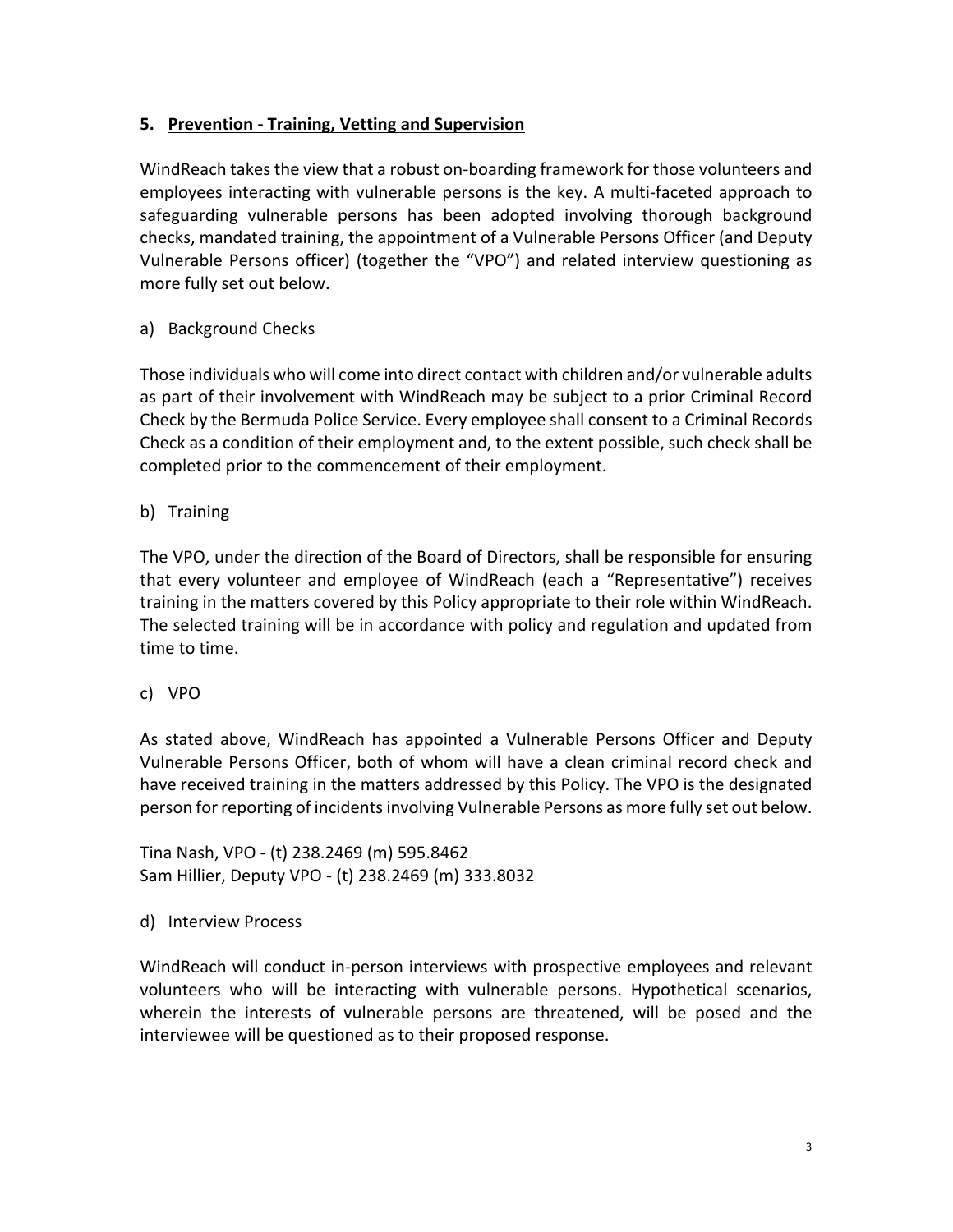## e) Supervision

The VPO will oversee projects involving vulnerable persons and will work with the Programme Manager to ensure that the vulnerable persons are protected as far as possible and report to the WindReach Board of Directors with any protocol changes.

## **6. Abuse – Duties and Protocol**

## a) Duty to inform

All WindReach employees and volunteers have a statutory duty of care to report any suspicions they may have in relation to the abuse of vulnerable persons(this includes past or present abuse). As such, the below protocol for reporting incidents should be followed as a matter of utmost importance.

## b) Responding to a report or incident

If someone, including a vulnerable person, reports an incident, they must be taken seriously and listened to carefully. Once an allegation is made, there should be immediate action to prevent further harm and victimisation. The VPO should be made aware of the incident or report as soon as reasonably possible. The VPO should determine whether contact should be made with the Bermuda Police Service or appropriate authority, and act accordingly.

When a complaint or allegation has been made against someone connected to WindReach, be it an employee or volunteer, he/she must be made aware of their rights under relevant legislation and the terms of their employment contract.

It is the responsibility of VPO, working with the reporting individual to document the report or incident including all relevant details and to liaise with the Board of Directors to conduct a thorough investigation.

Confidentiality is crucial to a fair and effective reporting and investigation procedure. All details of an incident or report must be kept confidential but for reporting to the VPO and relevant authorities (for the avoidance of doubt, this should not supersede taking action to ensure the victim is safe and free from further abuse).

## c) VPO

The VPO and Deputy VPO are responsible for dealing with reports or concerns about the protection of children and vulnerable adults appropriately. The relevant contact numbers for the Bermuda Police Service and other useful contacts are set out below.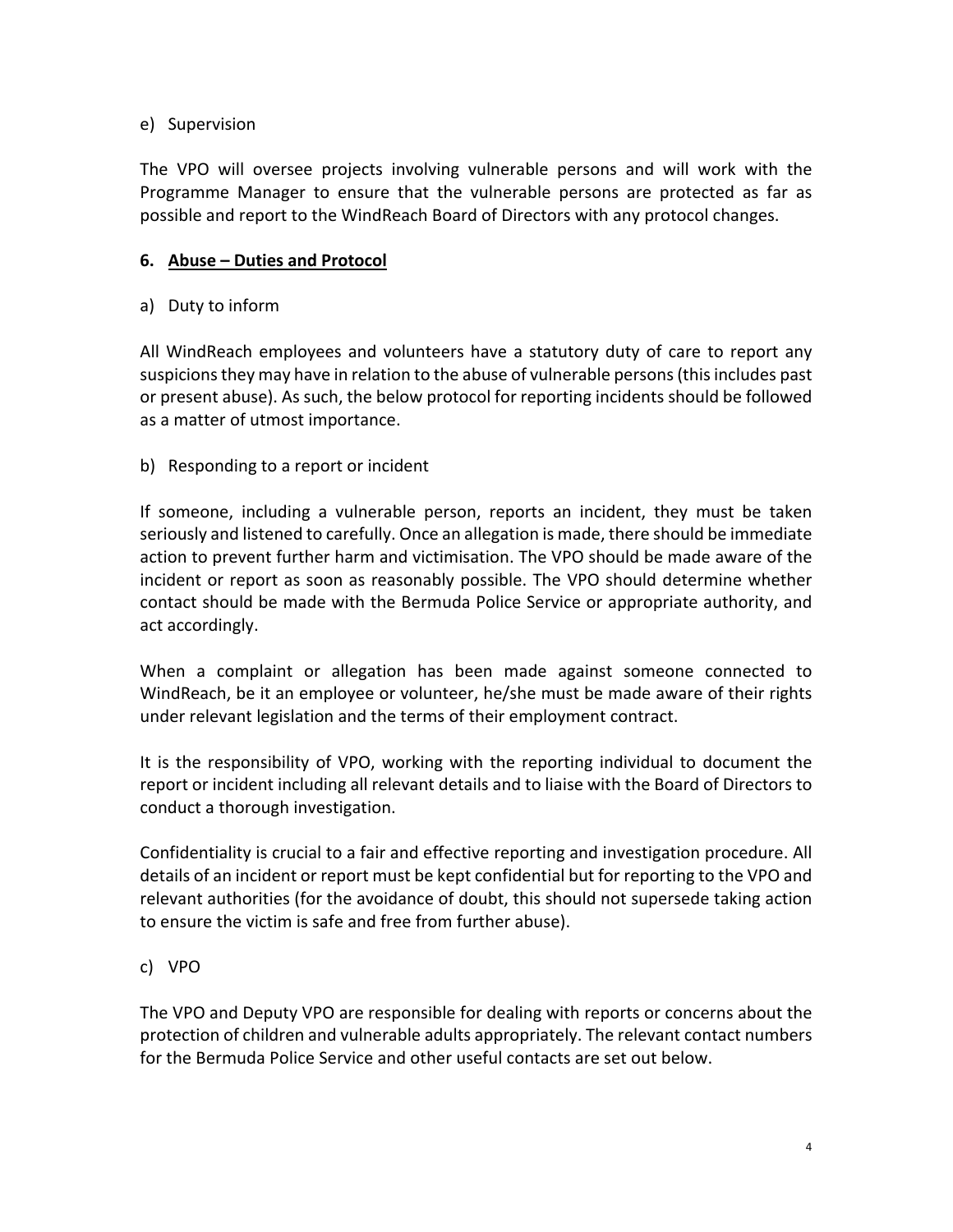## **7. Code of Conduct for Representatives**

WindReach will not tolerate a breach of the below code of behaviour and conduct (the "Code"). A violation of the Code may result immediate termination of your relationship with WindReach and if an employee, in disciplinary procedures up to and including dismissal.

## Guidelines:

Those interacting with Vulnerable Persons should adhere to the following best practice:

- Vulnerable Persons should be supervised in a manner consistent with their abilities.
- Treat the wellbeing and safety of the Vulnerable Persons as paramount.
- Avoid situations where you are alone with a Vulnerable Person, especially where you are unobserved.
- If any form of physical contact is required it should be provided openly and be appropriate to the abilities of the Vulnerable Person.
- If supervision in changing rooms or restrooms is required, Representatives should work in pairs where possible.
- Representative must feel confident to report concerns or worries about other staff members or volunteers to the VPO.
- The VPO and parents must be informed of all incidents and accidents involving Vulnerable Persons at the earliest opportunity. This can be done in person, by telephone or writing depending on the situation.
- If the Vulnerable Person is accidentally injured as a result of a Representative's actions, seems distressed in any way, appears to be sexually aroused by your actions, misunderstands or misinterprets something you have done, always report such incidents as soon as possible to the VPO or another colleague and make a written report to the VPO.
- If a child or vulnerable adult arrives at the activity or service showing any signs or symptoms of abuse and/or that give you cause for concern, you must act appropriately and follow the procedures detailed above.

Representatives should never**:**

- Let any allegation made by a child or vulnerable adult be ignored or go unrecorded.
- Engage in rough physical games including horseplay.
- Engage in sexually suggestive games.
- Allow or engage in inappropriate touching of any form.
- Allow children or vulnerable adults to use inappropriate language unchallenged, or use it themselves.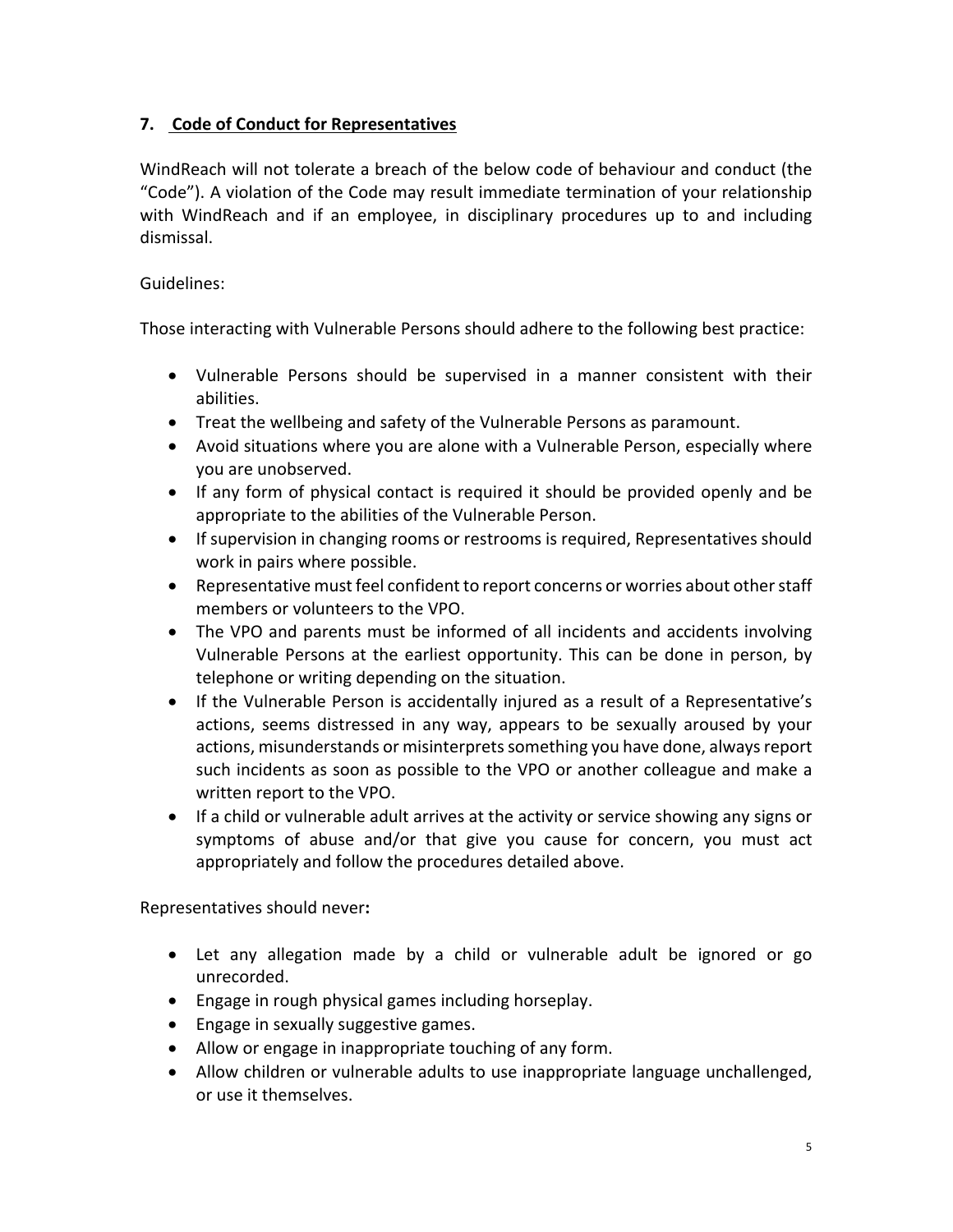- Make sexually suggestive comments about, or to, a child or vulnerable adult, even in fun.
- Except as provided herein, do things of a personal nature for children and vulnerable adults that they are able do themselves, e.g. assist in changing. It may sometimes be necessary to do things of a personal nature for children and vulnerable adults, particularly if they are very young or have special needs. The tasks should only be carried out with the full understanding and consent of the parent(s), carer(s) or guardian(s) of the child or the carer(s) or legal guardian(s) of a vulnerable person if they are adjudged to be incapable of self-determination. In an emergency situation that requires this type of help, you should endeavour to have someone present and fully inform the parent(s), career(s) or guardian(s) as soon as it is reasonable possible. In such situations, it is important that you ensure that all staff, etc. are sensitive to the child or vulnerable adult and undertake personal care tasks with the utmost sensitivity and discretion.
- Except as may be explicitly agreed between the Representative, WindReach and the parent(s), carer(s) or guardians of the child or the carer(s) or legal guardian of a vulnerable person if they are adjudged to be incapable of self-determination, share a room with such child or vulnerable person.
- Access pornography sites while acting as a WindReach volunteer, service provider or under WindReach employment.